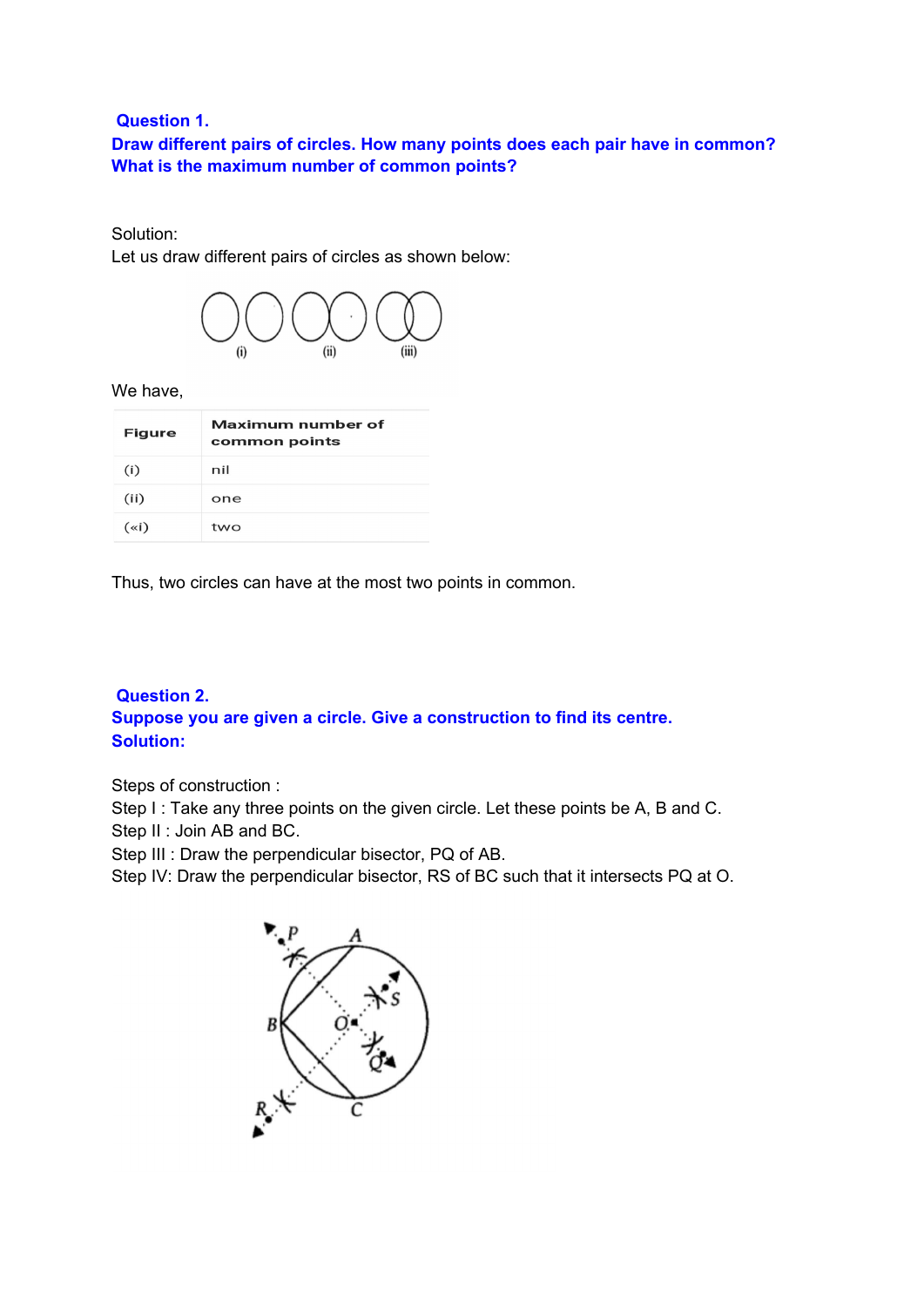Thus, 'O' is the required centre of the given drcle.

### **Question 3.**

# **If two circles intersect at two points, prove that their centres lie on the perpendicular bisector of the common chord.**

Solution:

We have two circles with centres O and O', intersecting at A and B.

∴ AB is the common chord of two circles and OO' is the line segment joining their centres. Let OO' and AB intersect each other at M.



∴ To prove that OO' is the perpendicular bisector of AB, we join OA, OB, O'A and O'B. Now, in ∆QAO' and ∆OBO', we have OA = OB [Radii of the same circle] O'A = O'B [Radii of the same circle] OO' = OO' [Common] ∴ ∆OAO' ≅ ∆OBO' [By SSS congruence criteria] ⇒ ∠1 = ∠2 , [C.P.C.T.] Now, in ∆AOM and ∆BOM, we have OA = OB [Radii of the same circle] OM = OM [Common]  $\angle$ 1 =  $\angle$ 2 [Proved above] ∴ ∆AOM = ∆BOM [By SAS congruence criteria] ⇒ ∠3 = ∠4 [C.P.C.T.] But  $\angle 3 + \angle 4 = 180^\circ$  [Linear pair] ∴∠3=∠4 = 90°  $\Rightarrow$  AM  $\perp$  OO' Also,  $AM = BM$  [C.P.C.T.]  $\Rightarrow$  M is the mid-point of AB.